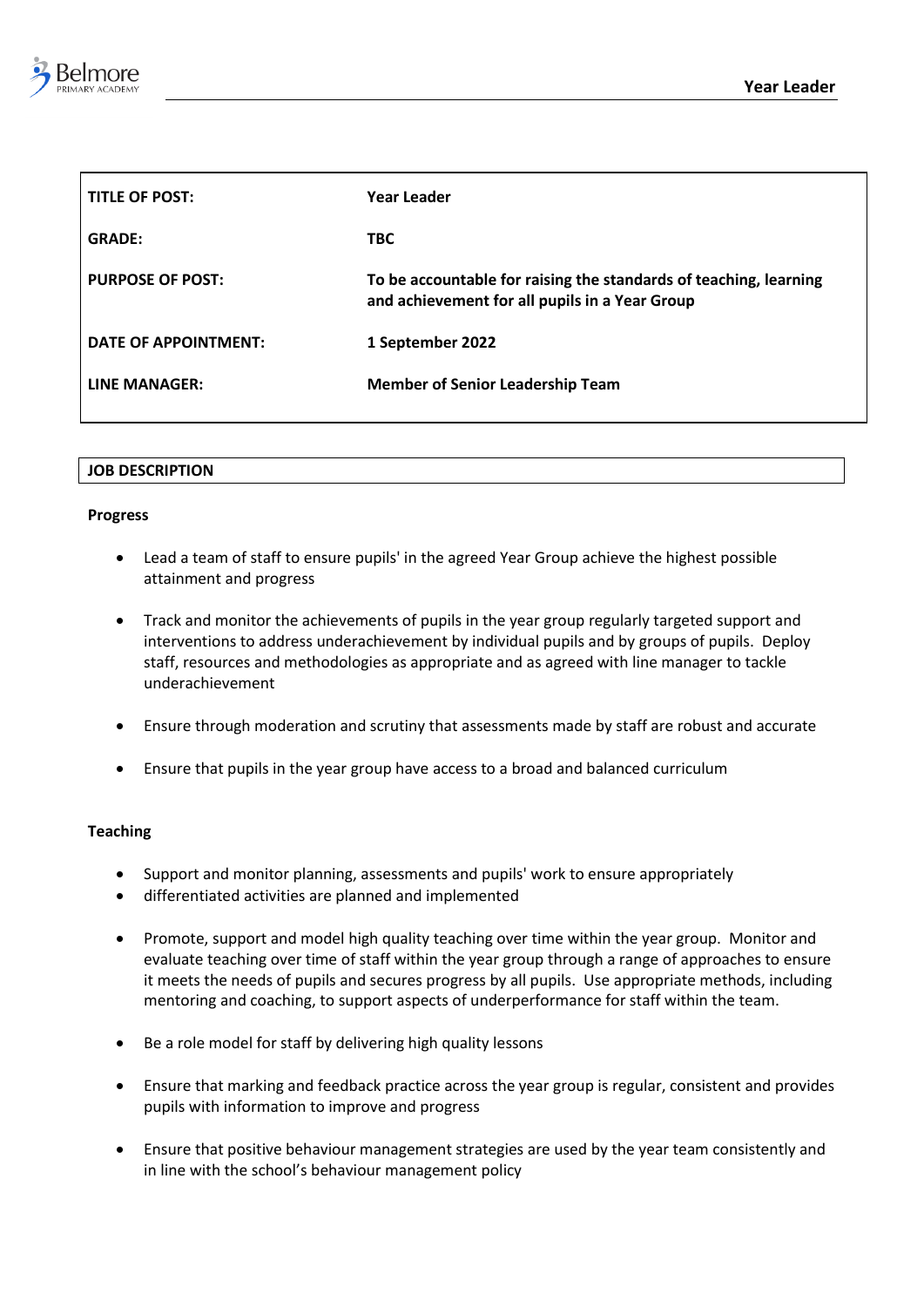

# **Engagement**

- Be accountable for a curriculum which is broad, balanced and relevant to their year.
- Ensure that curriculum planning for the year group has regard to the National Curriculum where appropriate and is in line with the school's broader curriculum plan.
- Ensure there is consistency and progression in medium term and short term curriculum planning.
- Help ensure that teachers' planning takes account of all abilities in each class
- With their team, plan visits, visitors and community involvement to enrich the curriculum.
- Develop and encourage cross curricular learning opportunities which are creative, active and motivational and provide real contexts for learning.
- Ensure that the learning environment provided within the year groups is stimulating, supports learning and helps engage and motivate pupils

## **Leadership**

- Be responsible for the performance management of staff within the Year team in line with school policy and procedure
- Support professional the development of staff within the year group
- Work with the Head and the Senior Leaders and school community to create and implement a strategic plan for the school, ensuring that identified priorities and targets are achieved.
- Help to ensure that all those involved in the school are committed to its aims, motivated to achieve them and involved in meeting objectives and targets which secure the educational success of the school.
- Assist the Head in maintaining high standards of behaviour and an ethos where all members of the school community treat each other with care, respect and consideration.
- Lead your team to develop a year group action plan which effectively supports whole school priorities; review and monitor the plan and report to the Senior Leadership Team.
- Support the Head to develop and review the School's Self Evaluation document.
- Be a proactive member of relevant leadership and management groups within the school and attend all meetings relevant to the post
- Efficiently manage any budget(s) associated with the post to ensure funds are deployed to meet the needs and priorities of the year group
- Undertake such other tasks that are commensurate with the general level of responsibility and scope of the post, or as may be decided by the admin manager, head teacher or governing body in the context of the school's changing needs.
- Ensure the smooth and efficient day-to-day running of the year group, including the induction and support of new staff